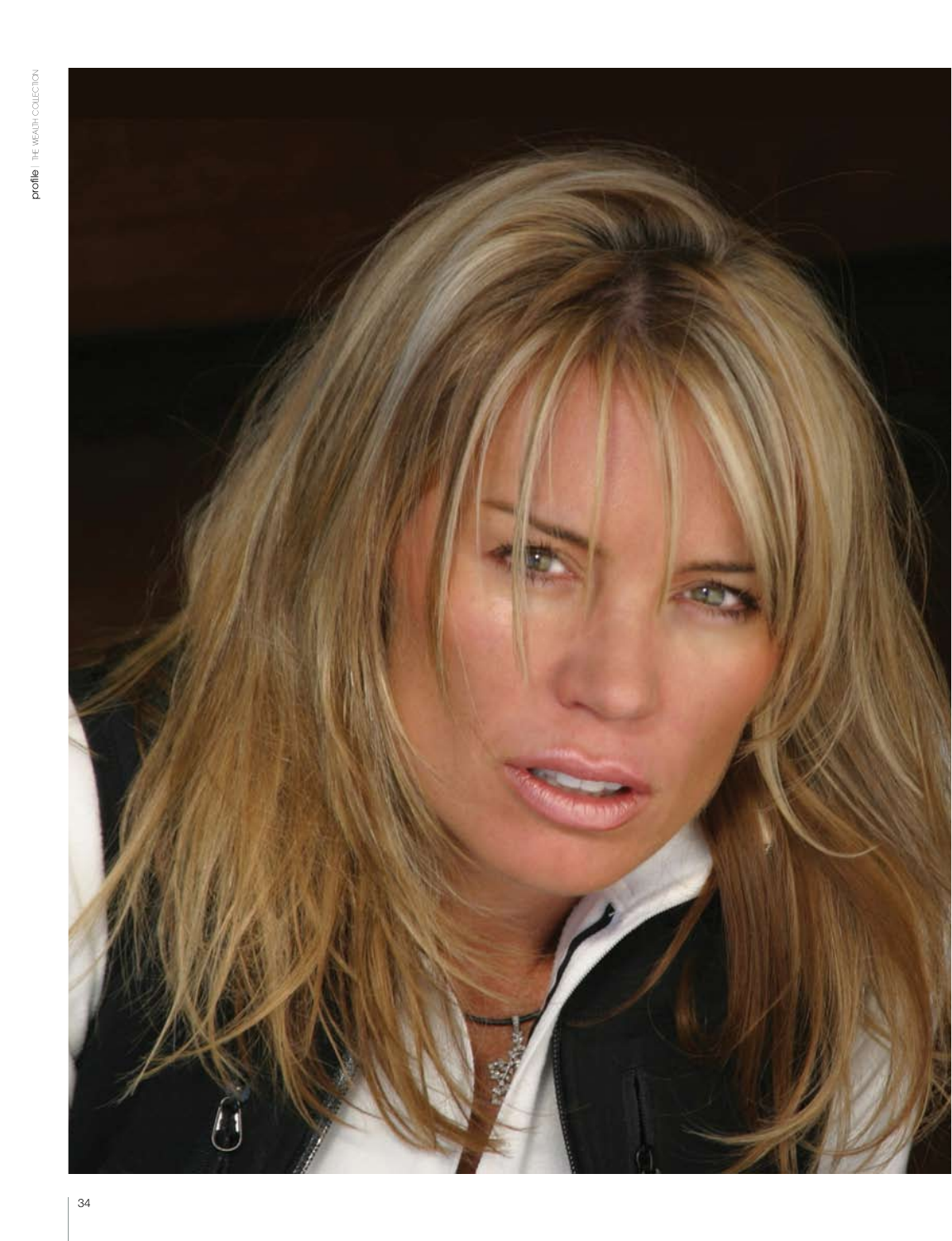A fear of heights isn't the best qualification for breaking a mountaineering record. But Annabelle Bond isn't one to let a mere phobia get in the way of achieving something remarkable, as James Drury discovered.

# Ultimate Bond Girl

**I**<br>I dia cha t is hard to imagine the glamorous socialite sitting across from me at the Churchill Hotel in London spending months in tents in some of the world's most dangerous and inhospitable places. But, as she casually tells of her adventures, of becoming the first woman to complete The Seven Summits challenge within a year, of taking on feats few women have achieved before (and very few men, for that matter) Annabelle Bond has an open manner and a broad smile – and I quickly realise that to judge this book by its cover would be a grave mistake.

Her list of achievements is daunting. The Seven Summits, for instance, are the highest peaks on each continent. Scaling all of them is a challenge that only about 100 people have ever completed, and she did them all in record time. I almost expect to see Superwoman's cape and boots hanging up in the corner of the room. Yet, dip a toe into her family's history and you find they are no strangers to adventure. Her grandmother Christine Bond journeyed to the Himalayas in 1928 aged 21. 'Looking at her pictures, I guess it has always been something that's intrigued me,' says Bond. '[But] I never thought I would go climbing because I'm scared of heights!'

The opportunity for her to follow in her grandmother's footsteps started as a joke, when her mother met Chilean banker and climber Andronico Luksic at a function. 'At this point I had only climbed two mountains,' she recalls. 'My mother told him I was really good – typical proud mum! – and he asked if I would be interested in coming on the Everest '04 expedition. She said yes, and when she mentioned it to me I became determined to go on the trip.'

Luksic was not expecting her to take the offer seriously. She later found out the team had a secret contingency plan to ditch her. But, nothing if not determined, she proved her worth to the team.

Bond knew she had the fitness to complete a summit day. When living in Hong Kong she had developed a love of long-distance running and competed four times in the MacLehose Trail – a 64-mile mountain marathon run. She says it was the knowledge that she had the endurance to complete such a gruelling challenge that drove her on.

'I'm not a technical climber, but I have the endurance,' she says. 'I knew I could run for 20 hours, so I knew I was capable of doing a summit day. [Mountaineering] is about knowing yourself and knowing your limits. You have to know you have enough energy to get back down – most people die on the way down because they are so exhausted.'

So on 15 May 2004, as she stood on top of the world, a cocktail of exhilaration and terror was swirling in her head. The rest of the team arrived at the summit an hour later and offered her their phone to call home, but she



**FACING DEATH** ON EVERY CLIMB was one of the hardest parts of the feat.